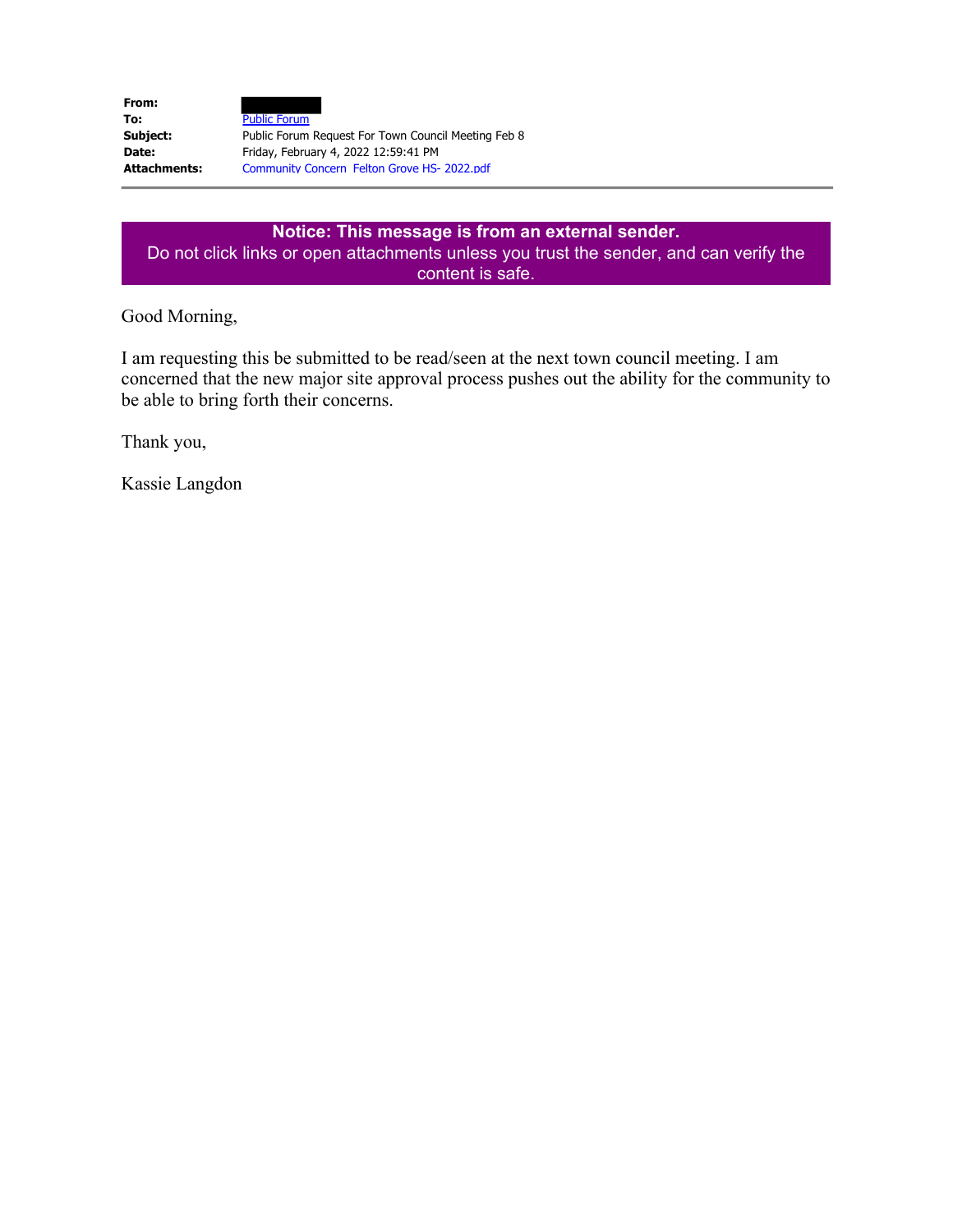To Whom This May Concern:

My name is Kassie Langdon, I live at **All and Contain the Harmony Glen**, which is in the Harmony Glen Subdivision. I am the President of the HOA and am here on behalf of the 28 homes and more than 100 people in our community. I want to urge the review panel NOT to approve the major site plan for the proposed Felton Grove HS development.

Before writing to you I have had the opportunity to review many of the Town and School System's development proposals, traffic studies, as well as previous meeting minutes from where many others spoke against annexation and development of this project.

Our subdivision has one entry and exit, at the intersection of Rhythm Dr and Stephenson Rd. This entrance is less than 1000ft from one of the proposed entrances to the high school, at Stephenson Rd and Derry Down Ln. A Town of Apex traffic study notes that this school entrance is expected to receive more than 1000 additional vehicles entering and 1000 vehicles exiting this intersection every morning and afternoon. The study suggests that Stephenson Rd be modified from the current two lanes to include turn lanes, traffic signals be added at Stephenson Rd/Derry Down Ln, Stephenson Rd/Thriftwood Ln, Stephenson Rd/Sunset Lake Rd, as well as suggested at Stephenson Rd/Smith Rd, all less in less than one mile. These plans also call for the construction of a sound wall to separate homes from the property's parking deck, football stadium, and many parking lots and athletic fields. I don't know if you are personally familiar with where we live, but I can assure you the area CAN NOT handle this type of infrastructure.

During peak traffic times, even with the noted improvements, the grade assigned to traffic in the area will continue to be an F. I asked the school board during their latest community meeting if there were any other high schools in Wake County that were placed in a location where all the roads within several miles are only two lanes, they were not aware of any. This proposed major site plan still does not meet all of the listed UDOs as it is still not compatible with the community. They have failed to make any significant changes, do not plan to add traffic signals at each location where the study suggests. Furthermore, the roads they are trying to use as entrances are privately owned and the proposed use of the private roads is the subject of an unresolved lawsuit between WCPSS and the land owner. Attached below is a map of state maintained roads in the area, showing Derry Down Ln and Thriftwood Rd as privately owned.

Everyday Ten-Ten Road and Sunset Lake Road already experience gridlock during peak traffic times. The expansion of Ten-Ten Road has been postponed by the NCDOT and is not set to be completed until around 2029. Even with an expansion, this would not relieve the immediate problem that is the narrow two lane road that is Stephenson Road.

We come to you out of concern for our community. We fear being locked in our subdivision every day by more than 1000 new vehicles in addition to the interchange under construction at i540 and Sunset Lake Rd, less than one mile away. We fear the noise generated by 2500 high school students and staff, sporting events, and vehicles. We fear for traffic safety of the people and children who live and play here. We fear being driven out of our homes, losing property